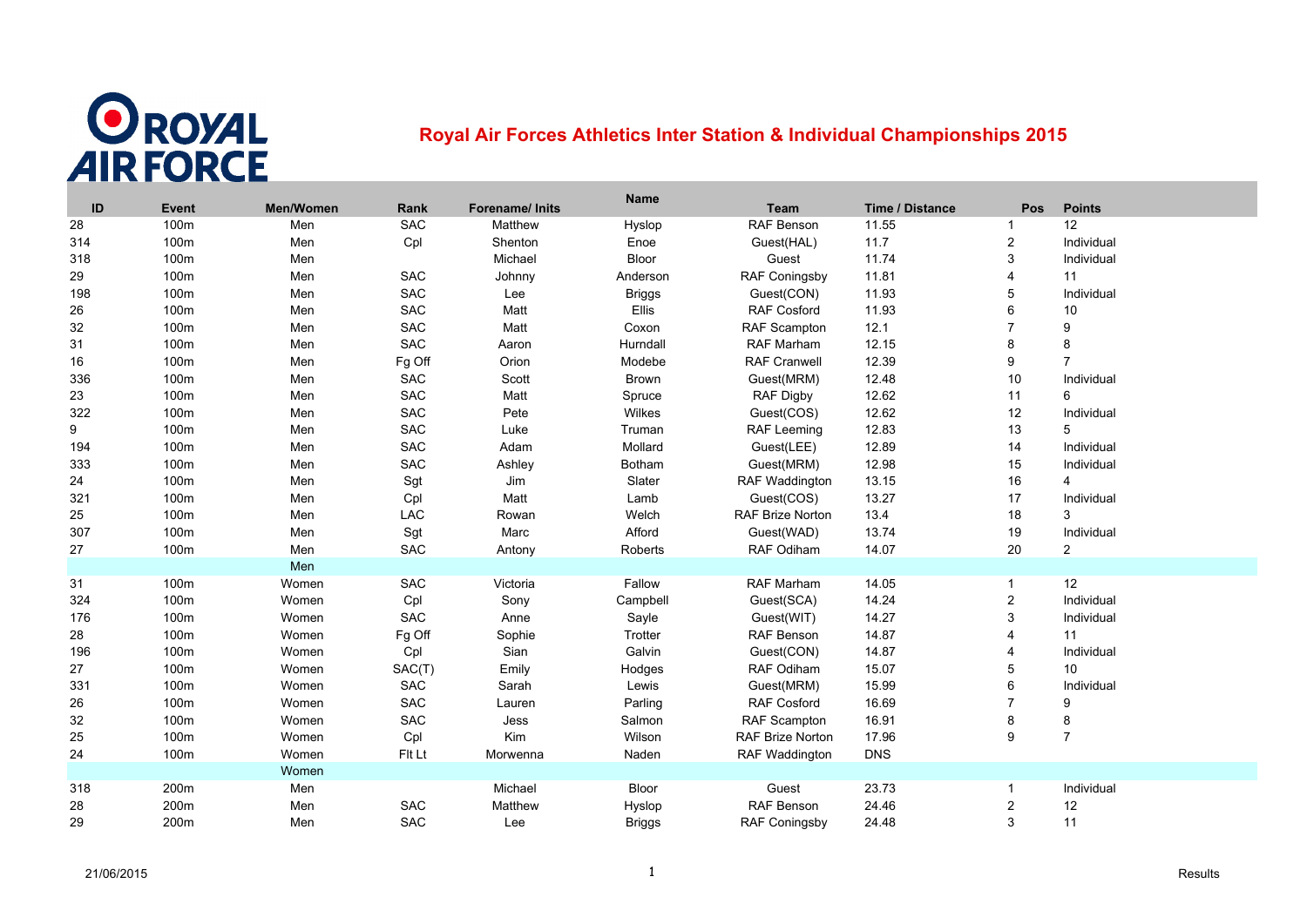|                  |              |           |            |                 | <b>Name</b>    |                         |                        |                         |                |
|------------------|--------------|-----------|------------|-----------------|----------------|-------------------------|------------------------|-------------------------|----------------|
| ID               | <b>Event</b> | Men/Women | Rank       | Forename/ Inits |                | Team                    | <b>Time / Distance</b> | Pos                     | <b>Points</b>  |
| 32               | 200m         | Men       | <b>SAC</b> | Matt            | Coxon<br>Ellis | RAF Scampton            | 24.54                  | 4                       | 10<br>9        |
| 26               | 200m         | Men       | <b>SAC</b> | Matt            |                | <b>RAF Cosford</b>      | 24.54                  | 5                       |                |
| 195              | 200m         | Men       | <b>SAC</b> | Oliver          | Rowlands       | Guest(LEE)              | 24.54                  | 6                       | Individual     |
| 336              | 200m         | Men       | <b>SAC</b> | Scott           | Brown          | Guest(MRM)              | 25.52                  | $\overline{7}$          | Individual     |
| 194              | 200m         | Men       | SAC        | Adam            | Mollard        | Guest(LEE)              | 25.87                  | 8                       | Individual     |
| 9                | 200m         | Men       | L/Cpl      | lan             | Pattinson      | <b>RAF Leeming</b>      | 25.95                  | 9                       | 8              |
| 16               | 200m         | Men       | Fg Off     | Orion           | Modebe         | <b>RAF Cranwell</b>     | 25.96                  | 10                      | $\overline{7}$ |
| 24               | 200m         | Men       | SAC        | Darryl          | Loveland       | <b>RAF Waddington</b>   | 28.18                  | 11                      | 6              |
| 27               | 200m         | Men       | SAC        | Antony          | Roberts        | RAF Odiham              | 29.38                  | 12                      | 5              |
| 307              | 200m         | Men       | Sgt        | Marc            | Afford         | Guest(WAD)              | 30.8                   | 13                      | Individual     |
| 23               | 200m         | Men       | Sgt        | Damon           | <b>Butters</b> | <b>RAF Digby</b>        | 31.98                  | 14                      | 4              |
| 25               | 200m         | Men       | LAC        | Alex            | Bailey         | RAF Brize Norton        | <b>DNS</b>             |                         |                |
| 314              | 200m         | Men       |            | Shenton         | Enoe           | Guest(HAL)              | <b>DNS</b>             |                         |                |
| 31               | 200m         | Men       | Fg Off     | Shaun           | Griffin        | RAF Marham              | <b>DNS</b>             |                         |                |
|                  |              | Men       |            |                 |                |                         |                        |                         |                |
| 319              | 200m         | Women     | Plt Off    | Mikaela         | Harrison       | Guest(COS)              | 26.47                  | $\mathbf{1}$            | Individual     |
| 313              | 200m         | Women     | Fit Lt     | Hellen          | Davies         | Guest(HAL)              | 28.24                  | $\overline{c}$          | Individual     |
| 196              | 200m         | Women     | Cpl        | Sian            | Galvin         | Guest(CON)              | 31.37                  | 3                       | Individual     |
| 27               | 200m         | Women     | SAC(T)     | Emily           | Hodges         | RAF Odiham              | 31.53                  | 4                       | 12             |
| 28               | 200m         | Women     | SAC        | Emma            | Williams       | RAF Benson              | 31.75                  | 5                       | 11             |
| 32               | 200m         | Women     | <b>SAC</b> | Eleanor         | Calienda       | <b>RAF Scampton</b>     | 31.97                  | 6                       | 10             |
| 23               | 200m         | Women     | Cpl        | Eleanor         | Richardson     | RAF Digby               | 33.92                  | $\overline{7}$          | 9              |
| 31               | 200m         | Women     | SAC        | Sarah           | Lewis          | RAF Marham              | 34.27                  | 8                       | 8              |
| 25               | 200m         | Women     | SAC        | Alex            | Bailey         | <b>RAF Brize Norton</b> | <b>DNS</b>             |                         |                |
| 26               | 200m         | Women     | Cpl        | Leigh           | Barker         | <b>RAF Cosford</b>      | <b>DNS</b>             |                         |                |
|                  |              | Women     |            |                 |                |                         |                        |                         |                |
| 16               | 400m         | Men       | Fg Off     | Lewis           | <b>Travers</b> | <b>RAF Cranwell</b>     | 53.2                   | $\mathbf{1}$            | 12             |
| 27               | 400m         | Men       | SAC        | Andrew          | Suter          | RAF Odiham              | 53.7                   | $\overline{c}$          | 11             |
| 31               | 400m         | Men       | <b>SAC</b> | Adrian          | Coote          | RAF Marham              | 54.7                   | 3                       | 10             |
| 26               | 400m         | Men       | Ocdt       | Josh            | Elliott        | <b>RAF Cosford</b>      | 55                     | 4                       | 9              |
| 23               | 400m         | Men       | SAC        | Max             | Gaskin         | <b>RAF Digby</b>        | 55.5                   | 5                       | 8              |
| 24               | 400m         | Men       | SAC        | Darryl          | Loveland       | <b>RAF Waddington</b>   | 55.7                   | 6                       | $\overline{7}$ |
| $\boldsymbol{9}$ | 400m         | Men       | <b>SAC</b> | Oliver          | Rowlands       | <b>RAF Leeming</b>      | 56.9                   | $\overline{7}$          | 6              |
| 28               | 400m         | Men       | Sqn Ldr    | Gav             | Wedlake        | RAF Benson              | 1.00.00                | 8                       | 5              |
| 192              | 400m         | Men       | <b>SAC</b> | Ashley          | Winzer         | Guest(LEE)              | 1.00.10                | 9                       | Individual     |
| 32               | 400m         | Men       | Fit Lt     | Paul            | Williams       | RAF Scampton            | 1.02.8                 | 10                      | 4              |
| 25               | 400m         | Men       | <b>LAC</b> | Rowan           | Welch          | <b>RAF Brize Norton</b> | 1.03.2                 | 11                      | 3              |
| 307              | 400m         | Men       | Sgt        | Marc            | Afford         | Guest(WAD)              | 1.05.5                 | 12                      | Individual     |
|                  |              | Men       |            |                 |                |                         |                        |                         |                |
| 26               | 400m         | Women     | Plt Off    | Mikaela         | Harrison       | <b>RAF Cosford</b>      | 58.87                  | $\mathbf{1}$            | 12             |
| 313              | 400m         | Women     | Fit Lt     | Hellen          | Davies         | Guest(HAL)              | 1.03.38                | $\overline{\mathbf{c}}$ | Individual     |
| 31               | 400m         | Women     | Fit Lt     | Nosheen         | Chaudry        | RAF Marham              | 1.13.45                | 3                       | 11             |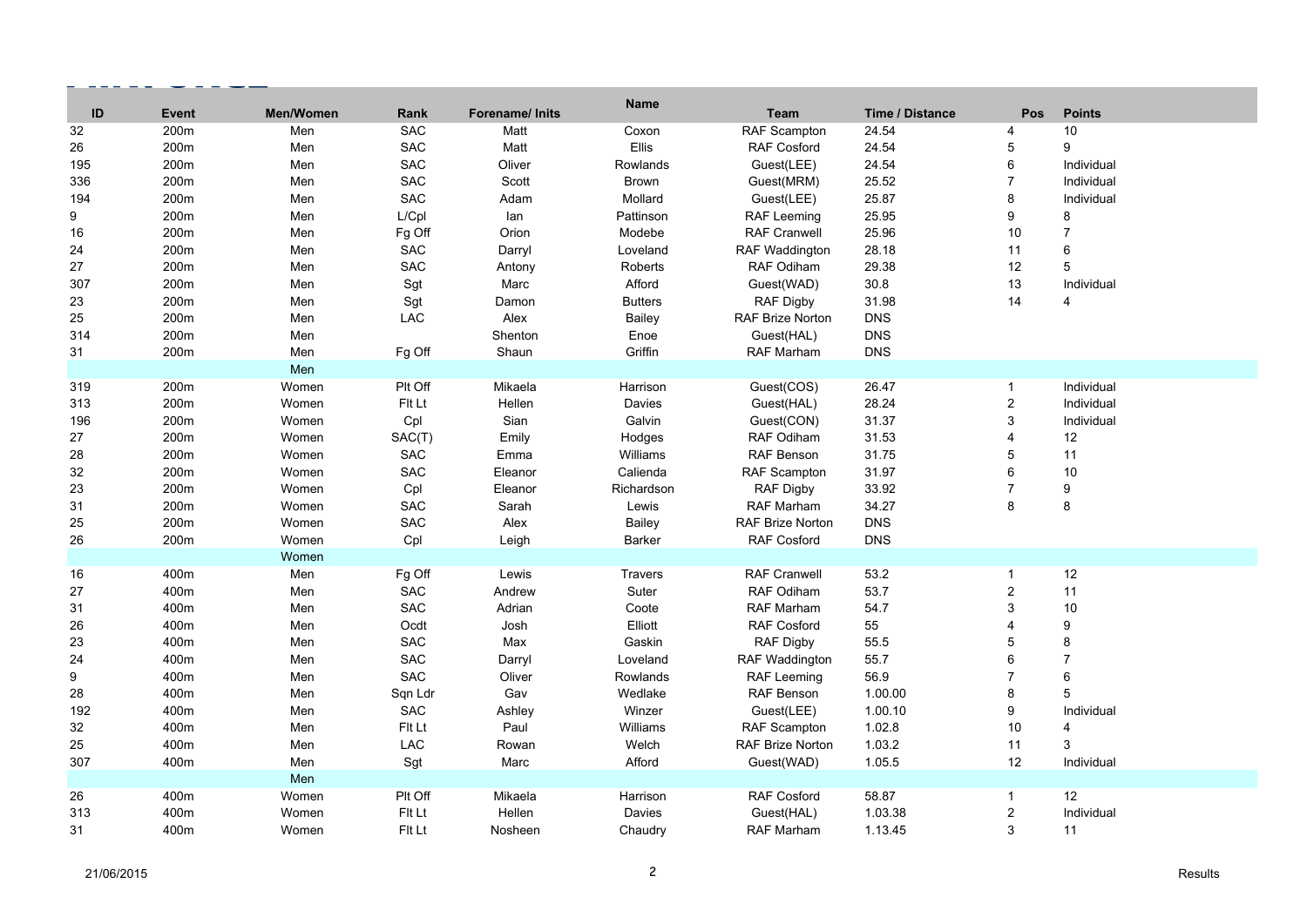| ID  | <b>Event</b> | <b>Men/Women</b> | Rank       | <b>Forename/Inits</b> | <b>Name</b>   | <b>Team</b>             | <b>Time / Distance</b> | <b>Pos</b>               | <b>Points</b>  |
|-----|--------------|------------------|------------|-----------------------|---------------|-------------------------|------------------------|--------------------------|----------------|
| 23  | 400m         | Women            | Cpl        | Eleanor               | Richardson    | RAF Digby               | 1.17.61                | $\overline{\mathcal{A}}$ | 10             |
| 32  | 400m         | Women            | <b>SAC</b> | Eleanor               | Calienda      | RAF Scampton            | 1.33.25                | 5                        | 9              |
| 27  | 400m         | Women            | Fit Lt     | Claire                | Nixon         | RAF Odiham              | <b>DNS</b>             |                          |                |
|     |              | Women            |            |                       |               |                         |                        |                          |                |
| 29  | 800m         | Men              | Cpl        | Sam                   | Mitchell      | <b>RAF Coningsby</b>    | 1.54.16                | $\mathbf{1}$             | 12             |
| 27  | 800m         | Men              | <b>SAC</b> | Andrew                | Suter         | RAF Odiham              | 2.02.42                | $\overline{c}$           | 11             |
| 175 | 800m         | Men              | <b>SAC</b> | Edward                | Hewitt        | Guest(WIT)              | 2.11.54                | 3                        | Individual     |
| 32  | 800m         | Men              | <b>SAC</b> | Rob                   | Murdoch       | RAF Scampton            | 2.13.30                | $\overline{4}$           | 10             |
| 28  | 800m         | Men              | <b>SAC</b> | Graham                | Eaton         | <b>RAF Benson</b>       | 2.13.51                | 5                        | 9              |
| 191 | 800m         | Men              | <b>SAC</b> | Rob                   | McLaughlin    | Guest(LEE)              | 2.13.79                | $6\phantom{1}$           | Individual     |
| 174 | 800m         | Men              | Cpl        | Steven                | Robinson      | Guest(WIT)              | 2.15.32                | $\overline{7}$           | Individual     |
| 24  | 800m         | Men              | <b>SAC</b> | Ash                   | Allen         | RAF Waddington          | 2.16.24                | 8                        | 8              |
| 26  | 800m         | Men              | Cpl        | <b>Steve</b>          | Henderson     | <b>RAF Cosford</b>      | 2.21.11                | $\boldsymbol{9}$         | $\overline{7}$ |
| 9   | 800m         | Men              | L/Cpl      | Dave                  | Mott          | <b>RAF Leeming</b>      | 2.24.03                | 10                       | 6              |
| 31  | 800m         | Men              | <b>SAC</b> | Ashley                | <b>Botham</b> | RAF Marham              | 2.31.74                | 11                       | 5              |
| 23  | 800m         | Men              | Sgt        | Steve                 | Morris        | <b>RAF Digby</b>        | 2.36.15                | 12                       | $\overline{4}$ |
| 307 | 800m         | Men              | Sgt        | Marc                  | Afford        | Guest(WAD)              | 2.42.40                | 13                       | Individual     |
| 25  | 800m         | Men              | <b>SAC</b> | Alex                  | Bailey        | <b>RAF Brize Norton</b> | 2.52.68                | 14                       | 3              |
| 16  | 800m         | Men              | Fg Off     | Lewis                 | Travers       | <b>RAF Cranwell</b>     | <b>DNS</b>             |                          |                |
| 199 | 800m         | Men              | <b>SAC</b> | Richard               | Armstrong     | Guest(CON)              | <b>DNS</b>             |                          |                |
|     |              | Men              |            |                       |               |                         |                        |                          |                |
| 26  | 800m         | Women            | Ocdt       | Rebecca               | Metin         | <b>RAF Cosford</b>      | 2.30.15                | $\mathbf{1}$             | 12             |
| 197 | 800m         | Women            | <b>SAC</b> | Toni                  | Blackwell     | Guest(CON)              | 2.55.31                | $\boldsymbol{2}$         | Individual     |
| 31  | 800m         | Women            | LAC        | Nicola                | Eatough       | RAF Marham              | 2.58.88                | $\mathbf{3}$             | 11             |
| 23  | 800m         | Women            | <b>SAC</b> | Gill                  | Hunter        | <b>RAF Digby</b>        | 3.10.89                | $\overline{4}$           | 10             |
| 25  | 800m         | Women            | Cpl        | Kim                   | Wilson        | <b>RAF Brize Norton</b> | 3.14.97                | 5                        | 9              |
|     |              | Women            |            |                       |               |                         |                        |                          |                |
| 29  | 1500m        | Men              | Cpl        | Sam                   | Mitchell      | RAF Coningsby           | 3.56.86                | $\mathbf{1}$             | 12             |
| 24  | 1500m        | Men              | Cpl        | Matt                  | Blunden       | <b>RAF Waddington</b>   | 4.37.42                | $\overline{2}$           | 11             |
| 26  | 1500m        | Men              | $\sf AC$   | Dan                   | King          | RAF Cosford             | 4.43.95                | 3                        | 10             |
| 329 | 1500m        | Men              | Ocdt       | <b>Stefanos</b>       | Stephanou     | Guest                   | 4.53.00                | $\overline{4}$           | Individual     |
| 32  | 1500m        | Men              | Cpl        | Danny                 | Longmoor      | <b>RAF Scampton</b>     | 4.58.19                | 5                        | 9              |
| 193 | 1500m        | Men              | L/Cpl      | Dave                  | Mott          | Guest(LEE)              | 4.59.14                | $\,6$                    | Individual     |
| 9   | 1500m        | Men              | <b>SAC</b> | Rob                   | McLaughlin    | <b>RAF Leeming</b>      | 5.11.75                | $\overline{7}$           | 8              |
| 25  | 1500m        | Men              |            | Steven                | Thomson       | <b>RAF Brize Norton</b> | 5.28.30                | 8                        | $\overline{7}$ |
| 23  | 1500m        | Men              | Sgt        | Steve                 | Morris        | RAF Digby               | 5.31.13                | 9                        | $\,6$          |
| 31  | 1500m        | Men              | <b>SAC</b> | Jake                  | Cruickshanks  | RAF Marham              | 5.34.98                | 10                       | 5              |
| 28  | 1500m        | Men              | SAC(T)     | William               | Hopkins       | <b>RAF Benson</b>       | 5.51.35                | 11                       | $\overline{4}$ |
| 307 | 1500m        | Men              | Sgt        | Marc                  | Afford        | Guest(WAD)              | 5.54.62                | 12                       | Individual     |
| 27  | 1500m        | Men              | <b>SAC</b> | Michael               | Kallenberg    | <b>RAF Odiham</b>       | <b>DNS</b>             |                          |                |
| 18  | 1500m        | Men              | <b>SAC</b> | Paul                  | Thomson       | RAF Honington           | <b>DNS</b>             |                          |                |
| 320 | 1500m        | Men              | Cpl        | Paul                  | Caulfield     | Guest(COS)              | <b>DNS</b>             |                          |                |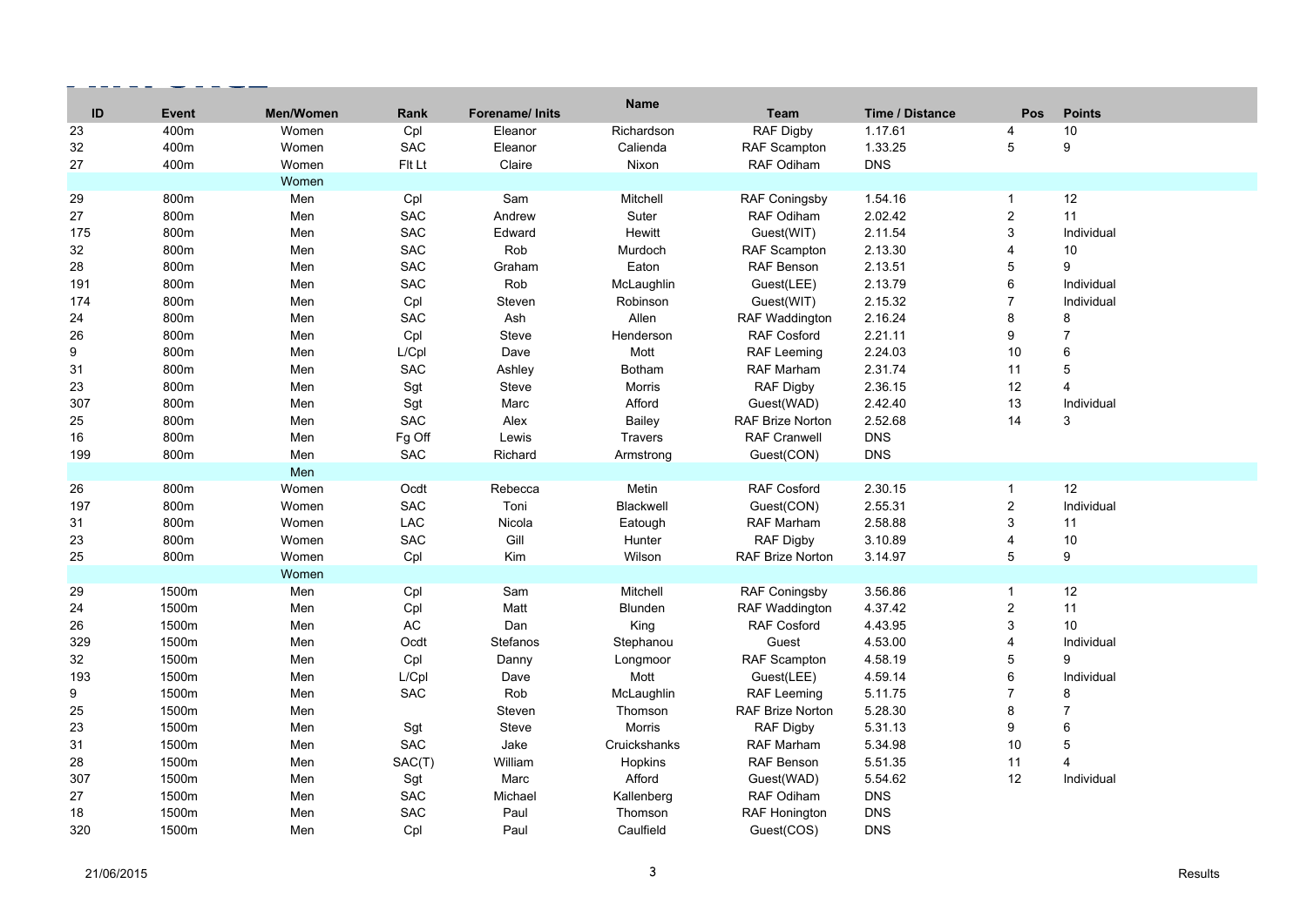| ID  | <b>Event</b> | Men/Women | Rank       | <b>Forename/Inits</b> | <b>Name</b>    | Team                    | <b>Time / Distance</b> | <b>Pos</b>       | <b>Points</b>  |
|-----|--------------|-----------|------------|-----------------------|----------------|-------------------------|------------------------|------------------|----------------|
|     |              | Men       |            |                       |                |                         |                        |                  |                |
| 26  | 1500m        | Women     | Ocdt       | Rebecca               | Metin          | <b>RAF Cosford</b>      | 5.09.78                | $\mathbf 1$      | 12             |
| 25  | 1500m        | Women     | LAC        | Sarah                 | Toms           | RAF Brize Norton        | 5.24.66                | 2                | 11             |
| 31  | 1500m        | Women     | <b>SAC</b> | Victoria              | Green          | <b>RAF Marham</b>       | 6.01.82                | 3                | 10             |
| 32  | 1500m        | Women     | <b>SAC</b> | Rachel                | Openshaw       | <b>RAF Scampton</b>     | 6.05.79                | $\overline{4}$   | 9              |
| 180 | 1500m        | Women     |            | Toni                  | Arnold         | Guest(CON)              | 7.31.27                | $\,$ 5 $\,$      | Individual     |
|     |              | Women     |            |                       |                |                         |                        |                  |                |
| 174 | 5000m        | Men       | Cpl        | Steven                | Robinson       | Guest(WIT)              | 16.14.3                | $\mathbf{1}$     | Individual     |
| 32  | 5000m        | Men       | Wg Cdr     | Martin                | Higgins        | RAF Scampton            | 16.58.8                | $\sqrt{2}$       | 12             |
| 28  | 5000m        | Men       | Sqn Ldr    | Gav                   | Wedlake        | RAF Benson              | 17.16.5                | 3                | 11             |
| 26  | 5000m        | Men       | $\sf AC$   | Andy                  | Stenson        | <b>RAF Cosford</b>      | 17.22.00               | $\overline{4}$   | 10             |
| 329 | 5000m        | Men       | Ocdt       | Stefanos              | Stephanou      | Guest                   | 17.48.6                | 5                | Individual     |
| 24  | 5000m        | Men       | C/T        | Mark                  | Spence         | RAF Waddington          | 18.39.4                | 6                | 9              |
| 9   | 5000m        | Men       | <b>SAC</b> | Ashley                | Winzer         | <b>RAF Leeming</b>      | 19.22.8                | $\overline{7}$   | 8              |
| 307 | 5000m        | Men       | Sgt        | Marc                  | Afford         | Guest(WAD)              | 19.46.2                | 8                | Individual     |
| 190 | 5000m        | Men       | SAC        | Jay                   | Straker        | Guest(LEE)              | 20.36.3                | 9                | Individual     |
| 23  | 5000m        | Men       | Sgt        | Damon                 | <b>Butters</b> | RAF Digby               | 20.59.7                | 10               | $\overline{7}$ |
| 31  | 5000m        | Men       | SAC        | James                 | Bellward       | <b>RAF Marham</b>       | <b>DNS</b>             |                  |                |
| 27  | 5000m        | Men       | <b>SAC</b> | Michael               | Kallenberg     | RAF Odiham              | <b>DNS</b>             |                  |                |
| 309 | 5000m        | Men       | Sgt        | Steve                 | Morris         | Guest(DIG)              | <b>DNS</b>             |                  |                |
|     |              | Men       |            |                       |                |                         |                        |                  |                |
| 32  | 5000m        | Women     | SAC        | Rachel                | Openshaw       | RAF Scampton            | 21.26.77               | $\mathbf{1}$     | 12             |
| 25  | 5000m        | Women     | SAC        | Alex                  | <b>Brown</b>   | <b>RAF Brize Norton</b> | 22.06.08               | $\sqrt{2}$       | 11             |
| 31  | 5000m        | Women     | SAC        | Laura                 | Allen          | RAF Marham              | 28.54.15               | $\mathbf{3}$     | 10             |
| 26  | 5000m        | Women     | Sgt        | Susan                 | Pugh           | RAF Cosford             | <b>DNS</b>             |                  |                |
|     |              | Women     |            |                       |                |                         |                        |                  |                |
| 27  | 110m Hurdles | Men       | Cpl        | Anthony               | Higbee         | RAF Odiham              | 15.78                  | $\mathbf{1}$     | 12             |
| 18  | 110m Hurdles | Men       | <b>SAC</b> | Callem                | Forde          | RAF Honington           | 16.34                  | $\boldsymbol{2}$ | 11             |
| 32  | 110m Hurdles | Men       | Sgt        | Loz                   | Ramm           | RAF Scampton            | 16.51                  | 3                | 10             |
| 24  | 110m Hurdles | Men       | Sgt        | Marc                  | Afford         | RAF Waddington          | 20.13                  | $\Delta$         | 9              |
| 26  | 110m Hurdles | Men       | Sgt        | Stu                   | Benson         | <b>RAF Cosford</b>      | 21.35                  | 5                | $\bf 8$        |
| 31  | 110m Hurdles | Men       | <b>SAC</b> | Johnathan             | Edbrooke       | RAF Marham              | 22.65                  | 6                | $\overline{7}$ |
| 9   | 110m Hurdles | Men       | <b>SAC</b> | Luke                  | Truman         | RAF Leeming             | 23.78                  | $\overline{7}$   | $6\phantom{1}$ |
|     |              | Men       |            |                       |                |                         |                        |                  |                |
| 324 | 100m Hurdles | Women     | Cpl        | Sony                  | Campbell       | Guest(SCA)              | 21.24                  | $\mathbf{1}$     | Individual     |
| 23  | 100m Hurdles | Women     | SAC        | Sophie                | Lake           | RAF Digby               | 28.47                  | $\sqrt{2}$       | 12             |
| 25  | 100m Hurdles | Women     | <b>SAC</b> | Alex                  | <b>Brown</b>   | <b>RAF Brize Norton</b> | 30.46                  | $\mathbf{3}$     | 11             |
|     |              | Women     |            |                       |                |                         |                        |                  |                |
| 18  | 400m Hurdles | Men       | SAC        | Callem                | Forde          | <b>RAF Honington</b>    | 56.12                  | $\mathbf{1}$     | 12             |
| 307 | 400m Hurdles | Men       | Sgt        | Marc                  | Afford         | Guest(WAD)              | 1.04.76                | $\overline{c}$   | Individual     |
| 23  | 400m Hurdles | Men       | SAC        | Max                   | Gaskin         | <b>RAF Digby</b>        | 1.04.8                 | $\sqrt{3}$       | 11             |
| 310 | 400m Hurdles | Men       | Sqn Ldr    | Jason                 | Davenhill      | Guest(SHW)              | 1.07.00                | $\overline{4}$   | Individual     |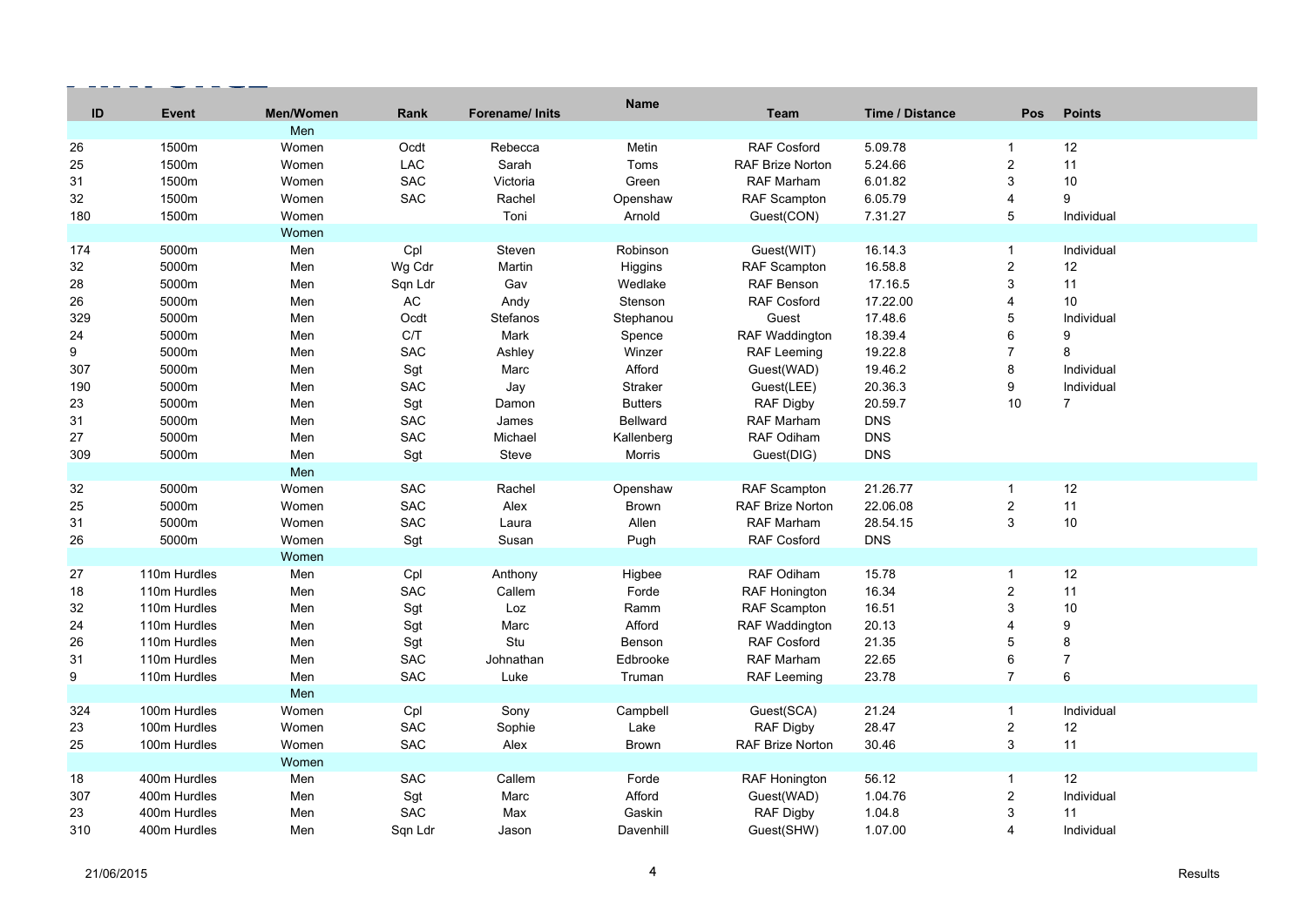| ID  | <b>Event</b>     | Men/Women | Rank       | Forename/ Inits | <b>Name</b>    | <b>Team</b>             | <b>Time / Distance</b> | <b>Pos</b>              | <b>Points</b>  |
|-----|------------------|-----------|------------|-----------------|----------------|-------------------------|------------------------|-------------------------|----------------|
| 32  | 400m Hurdles     | Men       | Cpl        | Danny           | Longmoor       | RAF Scampton            | 1.11.46                | 5                       | 10             |
| 27  | 400m Hurdles     | Men       | <b>SAC</b> | Robert          | French         | RAF Odiham              | 1.11.47                | $\,6\,$                 | 9              |
| 24  | 400m Hurdles     | Men       | Cpl        | Matt            | <b>Blunden</b> | <b>RAF Waddington</b>   | 1.11.67                | $\overline{7}$          | 8              |
| 9   | 400m Hurdles     | Men       | SAC        | Jay             | <b>Straker</b> | <b>RAF Leeming</b>      | 1.12.87                | 8                       | $\overline{7}$ |
| 26  | 400m Hurdles     | Men       | Cpl        | Chris           | Miller         | <b>RAF Cosford</b>      | 1.17.39                | 9                       | 6              |
|     |                  |           |            |                 |                |                         |                        |                         |                |
| 28  | 400m Hurdles     | Men       | SAC(T)     | William         | Hopkins        | RAF Benson              | <b>DNS</b>             |                         |                |
|     |                  | Men       |            |                 |                |                         |                        |                         |                |
| 26  | 400m Hurdles     | Women     | Plt Off    | Mikaela         | Harrison       | <b>RAF Cosford</b>      | 1.05.14                | $\mathbf{1}$            | 12             |
| 32  | 400m Hurdles     | Women     | Cpl        | Sony            | Campbell       | <b>RAF Scampton</b>     | 1.19.61                | $\overline{2}$          | 11             |
|     |                  | Women     |            |                 |                |                         |                        |                         |                |
| 18  | 3000mSc          | Men       | <b>SAC</b> | Paul            | Thomson        | RAF Honington           | 11.27.37               | $\mathbf{1}$            | 12             |
| 32  | 3000mSc          | Men       | SAC        | Rob             | Murdoch        | <b>RAF Scampton</b>     | 11.40.94               | $\sqrt{2}$              | 11             |
| 28  | 3000mSc          | Men       | SAC        | Graham          | Eaton          | RAF Benson              | 11.52.21               | 3                       | 10             |
| 307 | 3000mSc          | Men       | Sgt        | Marc            | Afford         | Guest(WAD)              | 12.33.21               | $\overline{4}$          | Individual     |
| 25  | 3000mSc          | Men       | LAC        | Steven          | Thomson        | <b>RAF Brize Norton</b> | 13.01.32               | 5                       | 9              |
| 26  | 3000mSc          | Men       | <b>SAC</b> | Graham          | Cooper         | <b>RAF Cosford</b>      | 15.13.21               | 6                       | 8              |
|     |                  | Men       |            |                 |                |                         |                        |                         |                |
| 189 | <b>Shot Putt</b> | Men       | Wg Cdr     | Adam            | Davies         | Guest(WYT)              | 12.3                   | $\mathbf{1}$            | Individual     |
| 303 | Shot Putt        | Men       | Cpl        | Mark            | Plowman        | Guest(ODI)              | 12.26                  | $\mathbf{2}$            | Individual     |
| 27  | Shot Putt        | Men       | Cpl        | Anthony         | Higbee         | RAF Odiham              | 11.47                  | $\mathsf 3$             | 12             |
| 338 | <b>Shot Putt</b> | Men       |            | Ryan            | Ingles         | Guest(STA)              | 11.04                  | 4                       | Individual     |
| 32  | Shot Putt        | Men       | Sgt        | Loz             | Ramm           | <b>RAF Scampton</b>     | 10.91                  | 5                       | 11             |
| 25  | Shot Putt        | Men       | <b>SAC</b> | Richard         | Smith          | <b>RAF Brize Norton</b> | 10.72                  | 6                       | 10             |
| 314 | <b>Shot Putt</b> | Men       |            | Shenton         | Enoe           | Guest(HAL)              | 10.7                   | $\overline{7}$          | Individual     |
| 23  | <b>Shot Putt</b> | Men       | <b>SAC</b> | Matt            | Spruce         | <b>RAF Digby</b>        | 9.4                    | 8                       | 9              |
| 187 | Shot Putt        | Men       | SAC        | Craig           | Adams          | Guest(ODI)              | 8.95                   | $\boldsymbol{9}$        | Individual     |
| 24  | Shot Putt        | Men       | <b>SAC</b> | lan             | Castree        | <b>RAF Waddington</b>   | 8.64                   | 10                      | 8              |
| 178 | Shot Putt        | Men       | Sqn Ldr    | Gwynn           | Wallace        | Guest(ODI)              | 8.5                    | 11                      | Individual     |
| 26  | Shot Putt        | Men       | Cpl        | Chris           | Miller         | <b>RAF Cosford</b>      | 8.35                   | 12                      | $\overline{7}$ |
| 306 | <b>Shot Putt</b> | Men       | Sgt        | Baz             | Connolly       | Guest(WAD)              | 7.42                   | 13                      | Individual     |
| 28  | Shot Putt        | Men       | SAC        | Josh            | Crayton        | <b>RAF Benson</b>       | 6.71                   | 14                      | 6              |
| 9   | <b>Shot Putt</b> | Men       | <b>SAC</b> | Patrick         | McIntosh       | <b>RAF Leeming</b>      | 6.7                    | 15                      | 5              |
| 321 | Shot Putt        | Men       | Cpl        | Matt            | Lamb           | Guest(COS)              | 5.85                   | 16                      | Individual     |
| 31  | <b>Shot Putt</b> | Men       | SAC        | Aaron           | Hurndall       | RAF Marham              | 5.45                   | 17                      | 4              |
| 301 | <b>Shot Putt</b> | Men       | SAC        | Connor          | Finn-Oldfield  | Guest(ODI)              | <b>DNS</b>             |                         |                |
| 304 | Shot Putt        | Men       | <b>WO</b>  | Frank           | Chapman        | Guest(WAD)              | <b>DNS</b>             |                         |                |
|     |                  |           |            |                 |                |                         |                        |                         |                |
| 188 | <b>Shot Putt</b> | Women     | Sqn Ldr    | Jacqui          | Skoyles        | Guest(WYT)              | 8.88                   | $\mathbf{1}$            | Individual     |
| 32  | Shot Putt        | Women     | Cpl        | Sony            | Campbell       | <b>RAF Scampton</b>     | 8.58                   | $\overline{\mathbf{c}}$ | 12             |
|     |                  |           |            |                 |                |                         |                        | 3                       | 11             |
| 28  | Shot Putt        | Women     | Fg Off     | Sophie          | Trotter        | <b>RAF Benson</b>       | 8.52                   |                         |                |
| 176 | Shot Putt        | Women     | <b>SAC</b> | Anne            | Sayle          | Guest(WIT)              | 7.57                   | 4                       | Individual     |
| 26  | Shot Putt        | Women     | Cpl        | Steph           | Bell           | RAF Cosford             | $\overline{7}$         | 5                       | 10             |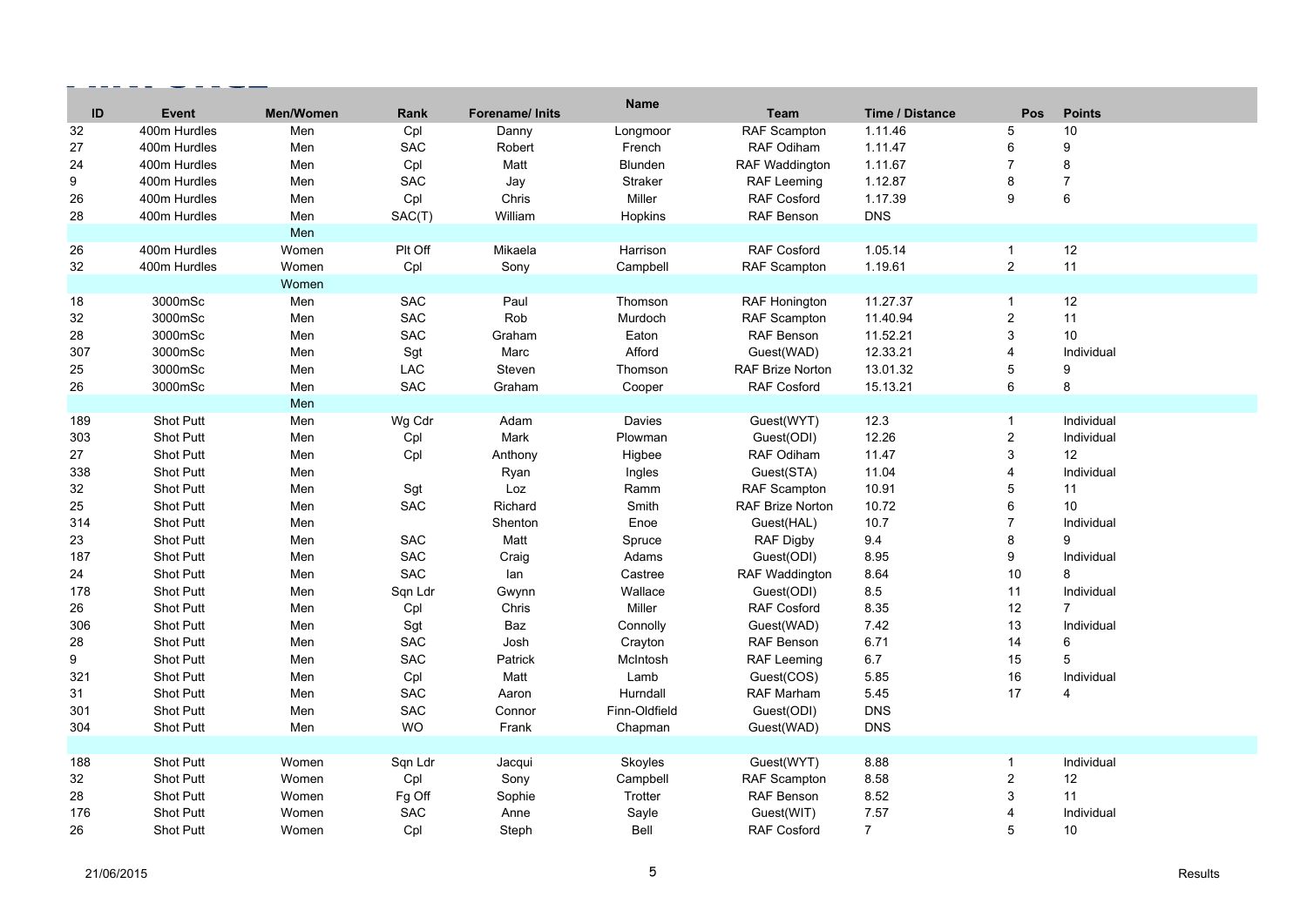| ID  | <b>Event</b>     | Men/Women | Rank       | Forename/ Inits | <b>Name</b>     | <b>Team</b>             | <b>Time / Distance</b> | <b>Pos</b>              | <b>Points</b>   |
|-----|------------------|-----------|------------|-----------------|-----------------|-------------------------|------------------------|-------------------------|-----------------|
| 23  | <b>Shot Putt</b> | Women     | <b>SAC</b> | Gill            | Hunter          | <b>RAF Digby</b>        | 6                      | 6                       | 9               |
| 25  | Shot Putt        | Women     | LAC        | Sarah           | Toms            | <b>RAF Brize Norton</b> | 5.65                   | $\overline{7}$          | 8               |
| 31  | Shot Putt        | Women     | <b>SAC</b> | Sarah           | Lewis           | RAF Marham              | 5.41                   | 8                       | $\overline{7}$  |
|     |                  | Women     |            |                 |                 |                         |                        |                         |                 |
| 337 | Pole Vault       | Men       | Cpl        | Cameron         | Walker-Shepherd | Guest(STA)              | 4.8                    | $\mathbf{1}$            | Individual      |
| 24  | Pole Vault       | Men       | Sgt        | Marc            | Afford          | <b>RAF Waddington</b>   | 2.8                    | $\overline{c}$          | 12              |
| 27  | Pole Vault       | Men       | Cpl        | Mark            | Plowman         | RAF Odiham              | 2.2                    | 3                       | 11              |
| 32  | Pole Vault       | Men       | Cpl        | Danny           | Longmoor        | <b>RAF Scampton</b>     | 2.2                    | 4                       | $10$            |
| 23  | Pole Vault       | Men       | SAC        | Matt            | Spruce          | <b>RAF Digby</b>        | 1.2                    | 5                       | 9               |
|     |                  | Men       |            |                 |                 |                         |                        |                         |                 |
| 314 | Long Jump        | Men       | Cpl        | Shenton         | Enoe            | Guest(HAL)              | 5.78                   | $\mathbf{1}$            | Individual      |
| 32  | Long Jump        | Men       | <b>SAC</b> | Matt            | Coxon           | <b>RAF Scampton</b>     | 5.77                   | $\overline{\mathbf{c}}$ | 12              |
| 327 | Long Jump        | Men       | <b>SAC</b> | Loz             | Ramm            | Guest(SCA)              | 5.71                   | 3                       | Individual      |
| 28  | Long Jump        | Men       | SAC        | Matthew         | Hyslop          | RAF Benson              | 5.68                   | 4                       | 11              |
| 29  | Long Jump        | Men       | <b>SAC</b> | Lee             | <b>Briggs</b>   | <b>RAF Coningsby</b>    | 5.68                   | 5                       | 10 <sup>1</sup> |
| 340 | Long Jump        | Men       | SAC        | Dean            | Harrhy          | Guest(BEN)              | 5.48                   | 6                       | Individual      |
| 26  | Long Jump        | Men       | Sgt        | Stu             | Benson          | <b>RAF Cosford</b>      | 5.37                   | $\overline{7}$          | 9               |
| 9   | Long Jump        | Men       | L/Cpl      | lan             | Pattinson       | RAF Leeming             | 4.97                   | 8                       | 8               |
| 335 | Long Jump        | Men       | <b>SAC</b> | Aaron           | Hurndall        | Guest(MRM)              | 4.97                   | 9                       | Individual      |
| 27  | Long Jump        | Men       | <b>SAC</b> | Robert          | French          | <b>RAF Odiham</b>       | 4.68                   | 10                      | $\overline{7}$  |
|     | Long Jump        | Men       | Fg Off     | Lewis           | Travers         | Guest(CRN)              |                        |                         |                 |
| 23  | Long Jump        | Men       | <b>SAC</b> | Gareth          | Watson          | <b>RAF Digby</b>        | 4.56                   | 11                      | 6               |
| 179 | Long Jump        | Men       |            | Michael         | Hutton          | Guest                   | 4.32                   | 12                      | Individual      |
| 16  | Long Jump        | Men       | Fg Off     | Tom             | Phelan          | <b>RAF Cranwell</b>     | <b>DNS</b>             |                         |                 |
| 31  | Long Jump        | Men       | Fg Off     | Shaun           | Griffin         | RAF Marham              | <b>DNS</b>             |                         |                 |
| 24  | Long Jump        | Men       | <b>WO</b>  | Frank           | Chapman         | RAF Waddington          | <b>DNS</b>             |                         |                 |
| 326 | Long Jump        | Men       | <b>SAC</b> | Stephen         | Fyfe            | Guest(SCA)              | <b>DNS</b>             |                         |                 |
| 317 | Long Jump        | Men       | Fg Off     | Lewis           | Travers         | Guest(CRN)              | <b>DNS</b>             |                         |                 |
|     |                  | Men       |            |                 |                 |                         |                        |                         |                 |
| 31  | Long Jump        | Women     | <b>SAC</b> | Victoria        | Fallow          | <b>RAF Marham</b>       | 4.5                    | $\mathbf{1}$            | 12              |
| 27  | Long Jump        | Women     | Fit Lt     | Claire          | Nixon           | RAF Odiham              | 4.24                   | $\overline{c}$          | 11              |
| 324 | Long Jump        | Women     | Cpl        | Sony            | Campbell        | Guest(SCA)              | 4.06                   | 3                       | Individual      |
| 328 | Long Jump        | Women     |            | Rebecca         | Metin           | Guest(COS)              | 4                      | 4                       | Individual      |
| 28  | Long Jump        | Women     | <b>SAC</b> | Emma            | Williams        | <b>RAF Benson</b>       | 3.91                   | 5                       | 10              |
| 339 | Long Jump        | Women     | Fg Off     | Sophie          | Trotter         | Guest(BEN)              | 3.77                   | 6                       | Individual      |
| 196 | Long Jump        | Women     | Cpl        | Sian            | Galvin          | Guest(CON)              | 3.58                   | $\overline{7}$          | Individual      |
| 26  | Long Jump        | Women     | <b>SAC</b> | Lauren          | Parling         | <b>RAF Cosford</b>      | 3.47                   | 8                       | 9               |
| 197 | Long Jump        | Women     |            | Toni            | Blacknell       | Guest(CON)              | 3.25                   | 9                       | Individual      |
| 25  | Long Jump        | Women     | Cpl        | <b>Kim</b>      | Wilson          | <b>RAF Brize Norton</b> | 2.88                   | 10                      | 8               |
| 32  | Long Jump        | Women     | <b>SAC</b> | Eleanor         | Calienda        | RAF Scampton            | 2.87                   | 11                      | $\overline{7}$  |
|     |                  | Women     |            |                 |                 |                         |                        |                         |                 |
| 16  | High Jump        | Men       | Fit Lt     | Ashley          | Steventon       | <b>RAF Cranwell</b>     | 1.9                    | $\mathbf{1}$            | 12              |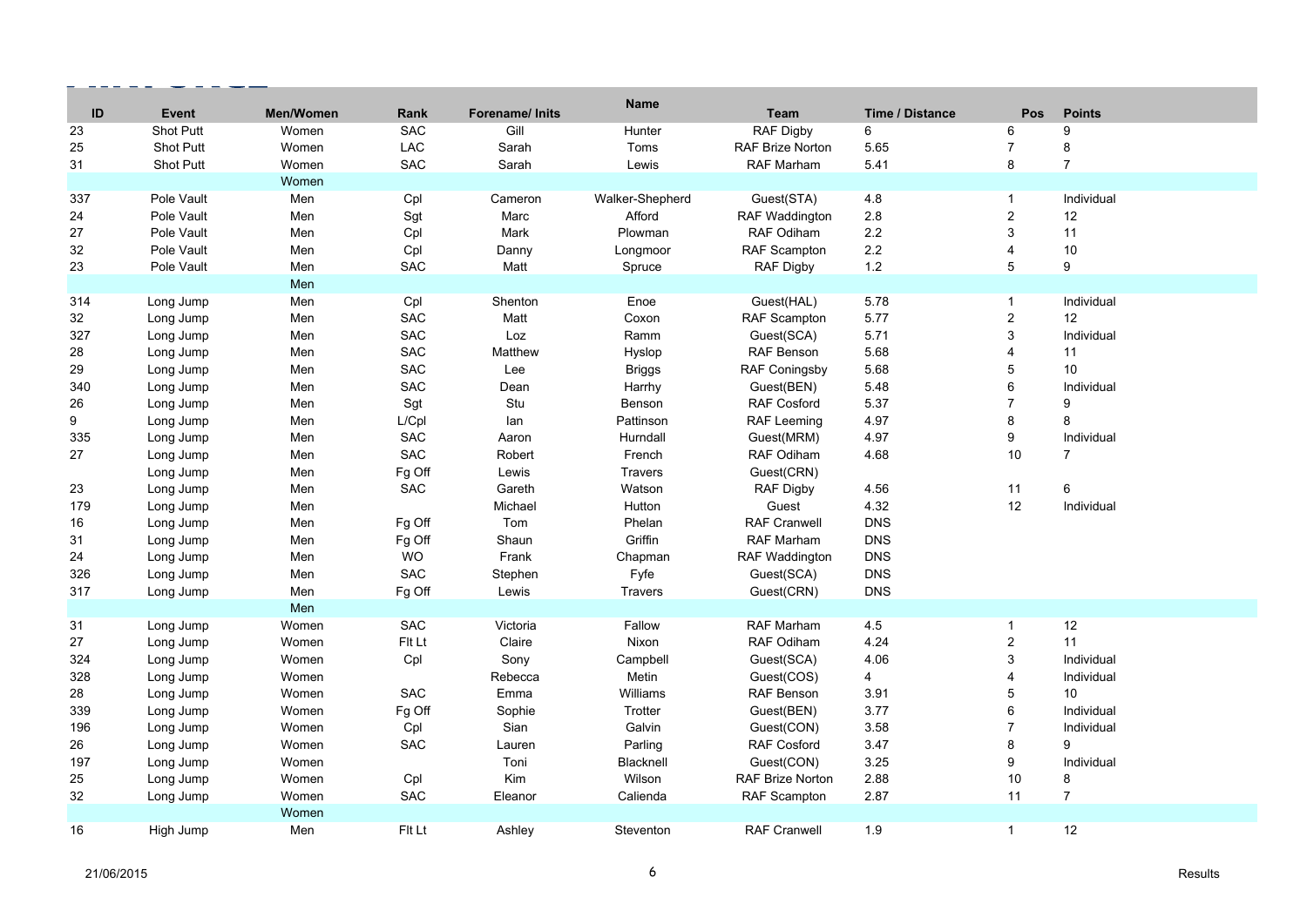| ID     | Event       | Men/Women | Rank       | Forename/ Inits | <b>Name</b>     | <b>Team</b>           | <b>Time / Distance</b> | Pos            | <b>Points</b>   |
|--------|-------------|-----------|------------|-----------------|-----------------|-----------------------|------------------------|----------------|-----------------|
| 27     | High Jump   | Men       | Cpl        | Anthony         | Higbee          | RAF Odiham            | 1.7                    | $\overline{2}$ | 11              |
| 28     | High Jump   | Men       |            | Dean            | Harrhy          | RAF Benson            | 1.7                    | 3              | 10              |
| 32     | High Jump   | Men       | Sgt        | Loz             | Ramm            | <b>RAF Scampton</b>   | 1.6                    | 4              | 9               |
| 312    | High Jump   | Men       | SAC        | Matt            | Spruce          | Guest(DIG)            | 1.6                    | 5              | Individual      |
| 26     | High Jump   | Men       | <b>SAC</b> | Pete            | Wilkes          | <b>RAF Cosford</b>    | 1.55                   | 6              | 8               |
| 316    | High Jump   | Men       | Fg Off     | Tom             | Phelan          | Guest(CRN)            | 1.55                   | 6              | Individual      |
| 334    | High Jump   | Men       | <b>SAC</b> | Johnathan       | Edbrooke        | Guest(MRM)            | 1.55                   | 6              | Individual      |
| 9      | High Jump   | Men       | SAC        | Adam            | Mollard         | <b>RAF Leeming</b>    | 1.5                    | 9              | $\overline{7}$  |
| 31     | High Jump   | Men       | <b>SAC</b> | Jake            | Cruikshanks     | <b>RAF Marham</b>     | 1.5                    | 9              | 6               |
| 24     | High Jump   | Men       | Sgt        | Marc            | Afford          | <b>RAF Waddington</b> | 1.5                    | 9              | 5               |
| 25     | High Jump   | Men       | LAC        | Rowan           | Welch           | RAF Brize Norton      | 1.45                   | 12             | $\overline{4}$  |
| 311    | High Jump   | Men       | SAC        | Gareth          | Watson          | Guest(DIG)            | 1.4                    | 13             | Individual      |
| 340    | High Jump   | Men       | SAC(T)     | William         | Hopkins         | Guest(BEN)            | 1.35                   | 14             | Individual      |
| 23     | High Jump   | Men       | SAC        | Max             | Gaskin          | RAF Digby             | <b>DNS</b>             |                |                 |
|        | High Jump   | Men       | Cpl        | Cameron         | Walker-Shepherd | Guest(STA)            |                        |                |                 |
| 317    | High Jump   | Men       | Fg Off     | Lewis           | <b>Travers</b>  | Guest(CRN)            | <b>DNS</b>             |                |                 |
| 326    | High Jump   | Men       | <b>SAC</b> | Stephen         | Fyfe            | Guest(SCA)            | <b>DNS</b>             |                |                 |
|        | High Jump   | Men       | SAC        | Dean            | Harrhy          | Guest(BEN)            |                        |                |                 |
|        |             | Men       |            |                 |                 |                       |                        |                |                 |
| $27\,$ | High Jump   | Women     | Fit Lt     | Claire          | Nixon           | RAF Odiham            | 1.4                    | $\mathbf{1}$   | 12              |
| 324    | High Jump   | Women     | Cpl        | Sony            | Campbell        | Guest(SCA)            | 1.4                    | $\overline{c}$ | Individual      |
| 26     | High Jump   | Women     | Plt Off    | Mikaela         | Harrison        | <b>RAF Cosford</b>    | 1.4                    | 3              | 11              |
| 28     | High Jump   | Women     | <b>SAC</b> | Emma            | Williams        | <b>RAF Benson</b>     | 1.35                   | $\overline{4}$ | 10 <sup>1</sup> |
| 339    | High Jump   | Women     | Fg Off     | Sophie          | Trotter         | Guest(BEN)            | 1.3                    | 5              | Individual      |
| 31     | High Jump   | Women     | LAC        | Nicola          | Eatough         | RAF Marham            | 1.25                   | 6              | 9               |
| 23     | High Jump   | Women     | SAC        | Sophie          | Lake            | <b>RAF Digby</b>      | 1.15                   | $\overline{7}$ | 8               |
| 197    | High Jump   | Women     | SAC        | Toni            | Blackwell       | Guest(CON)            | 1.05                   | 8              | Individual      |
| 32     | High Jump   | Women     | SAC        | Jess            | Salmon          | <b>RAF Scampton</b>   | $\mathbf{1}$           | 9              | $\overline{7}$  |
|        |             | Women     |            |                 |                 |                       |                        |                |                 |
| 26     | Triple Jump | Men       | Sgt        | Stu             | Benson          | RAF Cosford           | 12.71                  | $\mathbf{1}$   | 12 <sup>2</sup> |
| 314    | Triple Jump | Men       | Cpl        | Shenton         | Enoe            | Guest(HAL)            | 12.56                  | $\overline{c}$ | Individual      |
| 325    | Triple Jump | Men       | <b>SAC</b> | Matt            | Coxon           | Guest(SCA)            | 11.87                  | 3              | Individual      |
| 16     | Triple Jump | Men       | Fg Off     | Tom             | Phelan          | <b>RAF Cranwell</b>   | 11.66                  | $\overline{4}$ | 11              |
| 9      | Triple Jump | Men       | SAC        | Oliver          | Rowlands        | <b>RAF Leeming</b>    | 11.4                   | 5              | 10              |
| 32     | Triple Jump | Men       | SAC        | Stephen         | Fyfe            | RAF Scampton          | 10.7                   | 6              | 9               |
| 28     | Triple Jump | Men       | SAC        | Graham          | Eaton           | RAF Benson            | 9.76                   | $\overline{7}$ | 8               |
| 23     | Triple Jump | Men       | SAC        | Len             | Hutton          | RAF Digby             | 9.37                   | 8              | $\overline{7}$  |
| 27     | Triple Jump | Men       | SAC        | Robert          | French          | RAF Odiham            |                        |                |                 |
| 24     | Triple Jump | Men       | <b>WO</b>  | Frank           | Chapman         | <b>RAF Waddington</b> |                        |                |                 |
|        |             | Men       |            |                 |                 |                       |                        |                |                 |
| 31     | Triple Jump | Women     | SAC        | Victoria        | Fallow          | RAF Marham            | 9.77                   | $\mathbf{1}$   | 12              |
| 26     | Triple Jump | Women     | Cpl        | Steph           | Bell            | <b>RAF Cosford</b>    | 7.56                   | $\overline{c}$ | 11              |

 $-$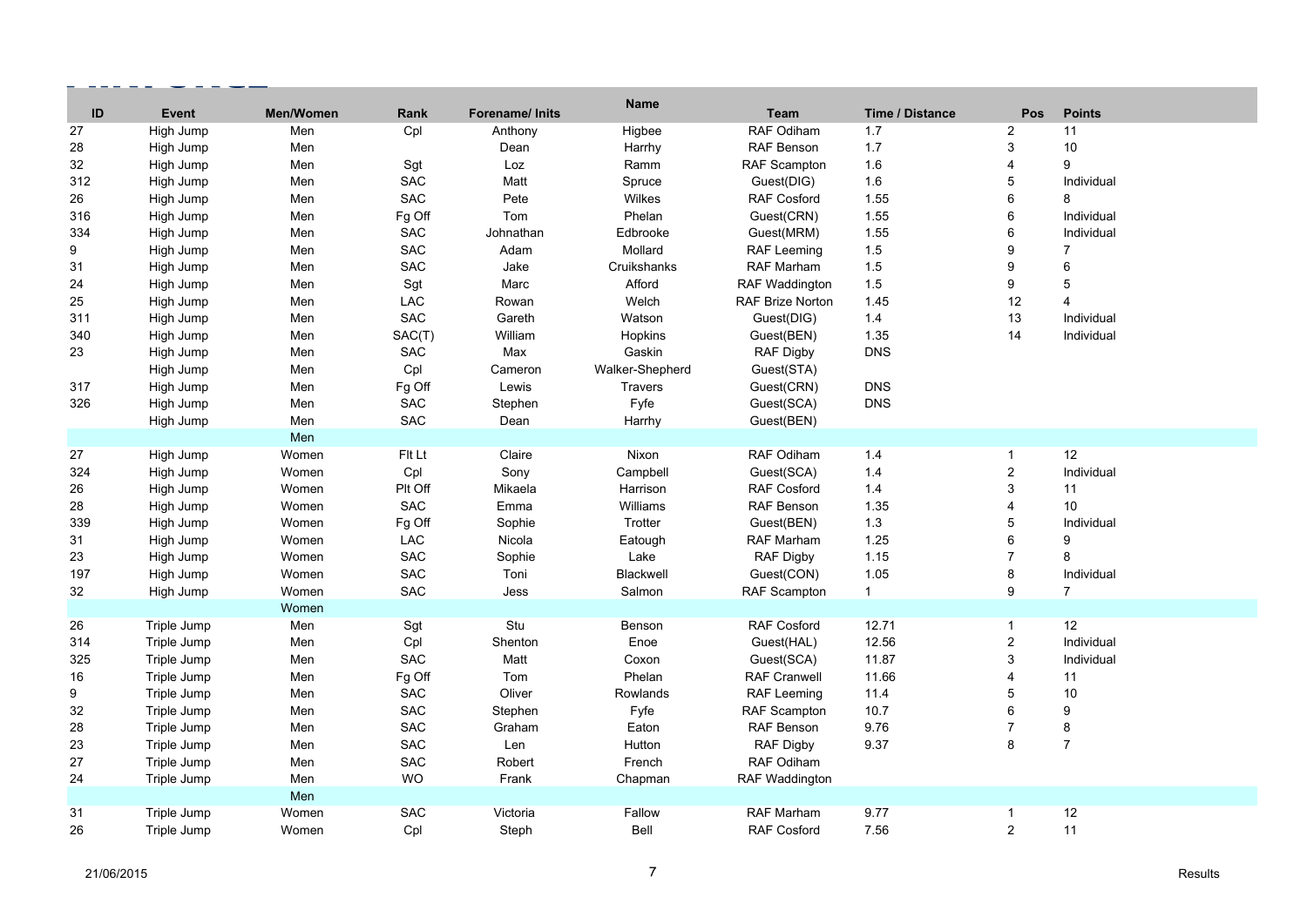| ID               | Event         | Men/Women | Rank       | Forename/ Inits | <b>Name</b>   | <b>Team</b>             | <b>Time / Distance</b> | <b>Pos</b>     | <b>Points</b>  |
|------------------|---------------|-----------|------------|-----------------|---------------|-------------------------|------------------------|----------------|----------------|
| 197              | Triple Jump   | Women     | <b>SAC</b> | Toni            | Blackwell     | Guest(CON)              | 7.23                   | 3              | Individual     |
| 32               | Triple Jump   | Women     | <b>SAC</b> | Eleanor         | Calienda      | <b>RAF Scampton</b>     | 7.13                   | $\overline{4}$ | 10             |
| 196              | Triple Jump   | Women     | Cpl        | Sian            | Galvin        | Guest(CON)              | 7.13                   | $\sqrt{5}$     | Individual     |
|                  |               | Women     |            |                 |               |                         |                        |                |                |
| 27               | <b>Discus</b> | Men       | Cpl        | Mark            | Plowman       | <b>RAF Odiham</b>       | 50.54                  | $\mathbf{1}$   | 12             |
| 189              | <b>Discus</b> | Men       | Wg Cdr     | Adam            | Davies        | Guest(WYT)              | 39.12                  | $\overline{c}$ | Individual     |
| 24               | <b>Discus</b> | Men       | Sgt        | Jim             | Slater        | RAF Waddington          | 36.99                  | 3              | 11             |
| 178              | <b>Discus</b> | Men       | Sqn Ldr    | Gwynn           | Wallace       | Guest(ODI)              | 26.97                  | $\overline{4}$ | Individual     |
| 305              | <b>Discus</b> | Men       | <b>SAC</b> | lan             | Castree       | Guest(WAD)              | 26.32                  | 5              | Individual     |
| 31               | <b>Discus</b> | Men       | <b>SAC</b> | Adrian          | Coote         | RAF Marham              | 25.87                  | 6              | 10             |
| 29               | <b>Discus</b> | Men       | <b>SAC</b> | Lee             | Guy           | <b>RAF Coningsby</b>    | 24.98                  | $\overline{7}$ | 9              |
| 18               | <b>Discus</b> | Men       | <b>SAC</b> | Callem          | Forde         | RAF Honington           | 24.31                  | 8              | 8              |
| 338              | <b>Discus</b> | Men       |            | Ryan            | Ingles        | Guest(STA)              | 24                     | 9              | Individual     |
| 32               | <b>Discus</b> | Men       | Cpl        | Simon           | Layzell       | <b>RAF Scampton</b>     | 23.44                  | 10             | $\overline{7}$ |
| 26               | <b>Discus</b> | Men       | Cpl        | Ross            | Morgan-Brown  | RAF Cosford             | 22.32                  | 11             | 6              |
| 23               | <b>Discus</b> | Men       | Sgt        | Steve           | <b>Morris</b> | <b>RAF Digby</b>        | 21.59                  | 12             | 5              |
| 306              | <b>Discus</b> | Men       | Sgt        | Baz             | Connolly      | Guest(WAD)              | 19.85                  | 13             | Individual     |
| 301              | <b>Discus</b> | Men       | <b>SAC</b> | Connor          | Finn-Oldfield | Guest(ODI)              | 15.93                  | 14             | Individual     |
| 28               | <b>Discus</b> | Men       | Sqn Ldr    | Gav             | Westlake      | <b>RAF Benson</b>       | 13.61                  | 15             | $\overline{4}$ |
| 302              | <b>Discus</b> | Men       |            | Tony            | Higbee        | Guest(ODI)              | <b>DNS</b>             |                |                |
| 304              | <b>Discus</b> | Men       | <b>WO</b>  | Frank           | Chapman       | Guest(WAD)              | <b>DNS</b>             |                |                |
|                  |               | Men       |            |                 |               |                         |                        |                |                |
| 28               | <b>Discus</b> | Women     | Fg Off     | Sophie          | Trotter       | RAF Benson              | 22.89                  | $\mathbf{1}$   | 12             |
| 31               | <b>Discus</b> | Women     | <b>SAC</b> | Laura           | Allen         | <b>RAF Marham</b>       | 21.71                  | $\overline{c}$ | 11             |
| 188              | <b>Discus</b> | Women     | Sqn Ldr    | Jacqui          | Skoyles       | Guest(WYT)              | 19.15                  | 3              | Individual     |
| 324              | <b>Discus</b> | Women     | Cpl        | Sony            | Campbell      | Guest(SCA)              | 17.4                   | $\overline{4}$ | Individual     |
| 26               | <b>Discus</b> | Women     | Cpl        | Steph           | Bell          | <b>RAF Cosford</b>      | 17.2                   | 5              | 10             |
| 332              | <b>Discus</b> | Women     | Fit Lt     | Nosheen         | Chaudry       | Guest(MRM)              | 16.26                  | $\,6\,$        | Individual     |
| $32\,$           | <b>Discus</b> | Women     | <b>SAC</b> | Robyn           | Bernasconi    | <b>RAF Scampton</b>     | 12.28                  | $\overline{7}$ | 9              |
| 25               | <b>Discus</b> | Women     | <b>SAC</b> | Alex            | <b>Brown</b>  | RAF Brize Norton        | 10.05                  | 8              | 8              |
|                  |               | Women     |            |                 |               |                         |                        |                |                |
| 314              | Javelin       | Men       | Cpl        | Shenton         | Enoe          | Guest(HAL)              | 45.63                  | $\mathbf{1}$   | Individual     |
| 24               | Javelin       | Men       | Fg Off     | Si              | Williams      | RAF Waddington          | 43.47                  | $\sqrt{2}$     | 12             |
| 16               | Javelin       | Men       | Ocdt       | Jimmy           | Blunden       | <b>RAF Cranwell</b>     | 43.18                  | $\mathbf{3}$   | 11             |
| 25               | Javelin       | Men       | <b>SAC</b> | Richard         | Smith         | <b>RAF Brize Norton</b> | 40.25                  | $\overline{4}$ | 10             |
| 178              | Javelin       | Men       | Sqn Ldr    | Gwynn           | Wallace       | Guest(ODI)              | 36.78                  | 5              | Individual     |
| 31               | Javelin       | Men       | <b>SAC</b> | Adrian          | Coote         | RAF Marham              | 35.01                  | $6\phantom{1}$ | 9              |
| 32               | Javelin       | Men       | Fit Lt     | Paul            | Williams      | <b>RAF Scampton</b>     | 33.52                  | $\overline{7}$ | 8              |
| $\boldsymbol{9}$ | Javelin       | Men       | <b>SAC</b> | Patrick         | McIntosh      | <b>RAF Leeming</b>      | 30.75                  | 8              | $\overline{7}$ |
| 306              | Javelin       | Men       | Sgt        | <b>Baz</b>      | Connolly      | Guest(WAD)              | 27.93                  | 9              | Individual     |
| 26               | Javelin       | Men       | Cpl        | Ross            | Morgan-Brown  | <b>RAF Cosford</b>      | 27.18                  | 10             | 6              |
| 311              | Javelin       | Men       | <b>SAC</b> | Gareth          | Watson        | Guest(DIG)              | 26.57                  | 11             | Individual     |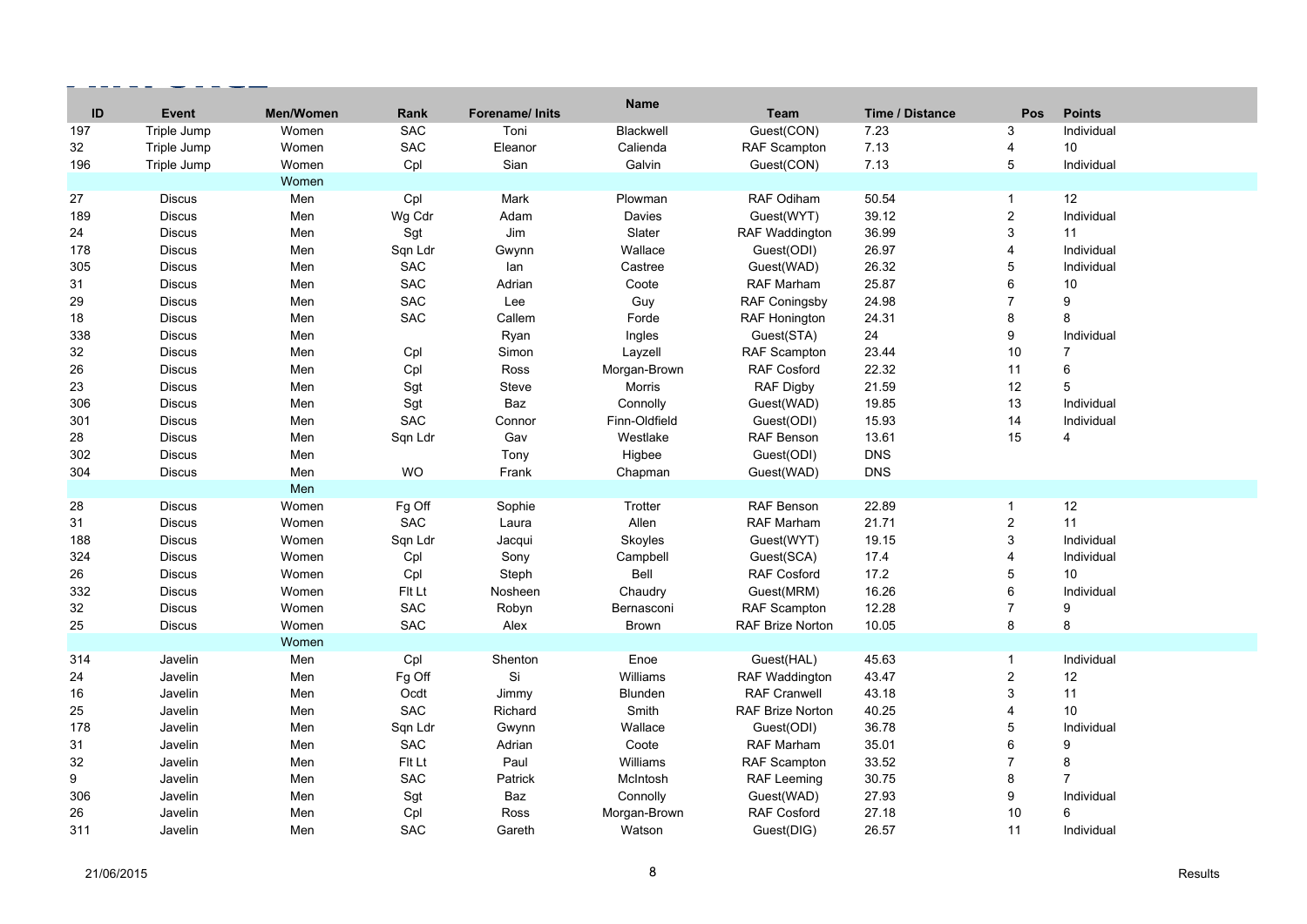| ID     | <b>Event</b> | Men/Women | Rank       | Forename/ Inits | <b>Name</b>   | <b>Team</b>             | <b>Time / Distance</b> | Pos                     | <b>Points</b>  |
|--------|--------------|-----------|------------|-----------------|---------------|-------------------------|------------------------|-------------------------|----------------|
| 28     | Javelin      | Men       | <b>SAC</b> | Josh            | Crayton       | RAF Benson              | 22.79                  | 12                      | 5              |
| 27     | Javelin      | Men       | <b>SAC</b> | Connor          | Finn-Oldfield | RAF Odiham              | 18.3                   | 13                      | $\overline{4}$ |
|        |              | Men       |            |                 |               |                         |                        |                         |                |
| 32     | Javelin      | Women     | Cpl        | Sony            | Campbell      | RAF Scampton            | 31.1                   | $\mathbf{1}$            | 12             |
| 25     | Javelin      | Women     | <b>LAC</b> | Abby            | Wildbore      | <b>RAF Brize Norton</b> | 28.03                  | $\overline{2}$          | 11             |
| 27     | Javelin      | Women     | SAC(T)     | Emily           | Hodges        | RAF Odiham              | 22.34                  | 3                       | $10$           |
| 31     | Javelin      | Women     | Fit Lt     | Nosheen         | Chaudry       | RAF Marham              | 19.13                  | 4                       | 9              |
| 308    | Javelin      | Women     |            | Toni            | Walker        | Guest(BZN)              | 18.46                  | 5                       | Individual     |
| 26     | Javelin      | Women     | SAC        | Lauren          | Parling       | <b>RAF Cosford</b>      | 17.27                  | 6                       | 8              |
| 323    | Javelin      | Women     | SAC        | Eleanor         | Calienda      | Guest(SCA)              | 14.88                  | $\overline{7}$          | Individual     |
| 23     | Javelin      | Women     | SAC        | Gill            | Hunter        | RAF Digby               | 12.14                  | 8                       | $\overline{7}$ |
|        |              | Women     |            |                 |               |                         |                        |                         |                |
| 16     | 4x100m Relay | Men       |            |                 | Yes           | <b>RAF Cranwell</b>     | 48.88                  | $\mathbf{1}$            | 12             |
| 31     | 4x100m Relay | Men       |            |                 | Yes           | RAF Marham              | 49.4                   | $\overline{2}$          | 11             |
| 9      | 4x100m Relay | Men       |            |                 | Yes           | RAF Leeming             | 49.46                  | 3                       | 10             |
| 32     | 4x100m Relay | Men       |            |                 | Yes           | RAF Scampton            | 49.57                  | $\overline{\mathbf{4}}$ | 9              |
| 28     | 4x100m Relay | Men       |            |                 | Yes           | RAF Benson              | 50.76                  | 5                       | 8              |
| 26     | 4x100m Relay | Men       |            |                 | Yes           | <b>RAF Cosford</b>      | 51.51                  | 6                       | $\overline{7}$ |
| 23     | 4x100m Relay | Men       |            |                 | Yes           | RAF Digby               | 52.29                  | $\overline{7}$          | 6              |
| 24     | 4x100m Relay | Men       |            |                 | Yes           | <b>RAF Waddington</b>   | 52.41                  | 8                       | $\mathbf 5$    |
| 27     | 4x100m Relay | Men       |            |                 | Yes           | RAF Odiham              | 54.74                  | 9                       | 4              |
| 25     | 4x100m Relay | Men       |            |                 | Yes           | RAF Brize Norton        | <b>DNS</b>             |                         |                |
|        |              | Men       |            |                 |               |                         |                        |                         |                |
| 31     | 4x100m Relay | Women     |            |                 | Yes           | <b>RAF Marham</b>       | 1.00.27                | $\mathbf{1}$            | 12             |
| 32     | 4x100m Relay | Women     |            |                 | Yes           | RAF Scampton            | 1.05.41                | $\overline{c}$          | 11             |
| 25     | 4x100m Relay | Women     |            |                 | Yes           | <b>RAF Brize Norton</b> | 1.07.19                | 3                       | 10             |
| 28     | 4x100m Relay | Women     |            |                 | Yes           | <b>RAF Benson</b>       | <b>DNS</b>             |                         |                |
|        |              | Women     |            |                 |               |                         |                        |                         |                |
| 26     | Medley       | Women     |            |                 | Yes           | <b>RAF Cosford</b>      | 3.13.70                | $\mathbf{1}$            | 12             |
| 31     | Medley       | Women     |            |                 | Yes           | <b>RAF Marham</b>       | 3.33.14                | $\overline{2}$          | 11             |
| 32     | Medley       | Women     |            |                 | Yes           | RAF Scampton            | 3.55.12                | 3                       | 10             |
| 28     | Medley       | Women     |            |                 | Yes           | RAF Benson              | <b>DNS</b>             |                         |                |
|        |              | Women     |            |                 |               |                         |                        |                         |                |
| 16     | Medley       | Men       |            |                 | Yes           | <b>RAF Cranwell</b>     | 2.43.67                | $\mathbf{1}$            | 12             |
| 28     | Medley       | Men       |            |                 | Yes           | RAF Benson              | 2.45.78                | $\overline{2}$          | 11             |
|        |              |           |            |                 |               |                         |                        |                         |                |
| 9      | Medley       | Men       |            |                 | Yes           | RAF Leeming             | 2.46.44                | 3                       | 10             |
| $26\,$ | Medley       | Men       |            |                 | Yes           | <b>RAF Cosford</b>      | 2.49.61                | 4                       | 9              |
| 24     | Medley       | Men       |            |                 | Yes           | RAF Waddington          | 2.51.24                | 5                       | 8              |
| 31     | Medley       | Men       |            |                 | Yes           | RAF Marham              | 2.53.06                | 6                       | $\overline{7}$ |
| 27     | Medley       | Men       |            |                 | Yes           | RAF Odiham              | 2.54.80                | $\overline{7}$          | 6              |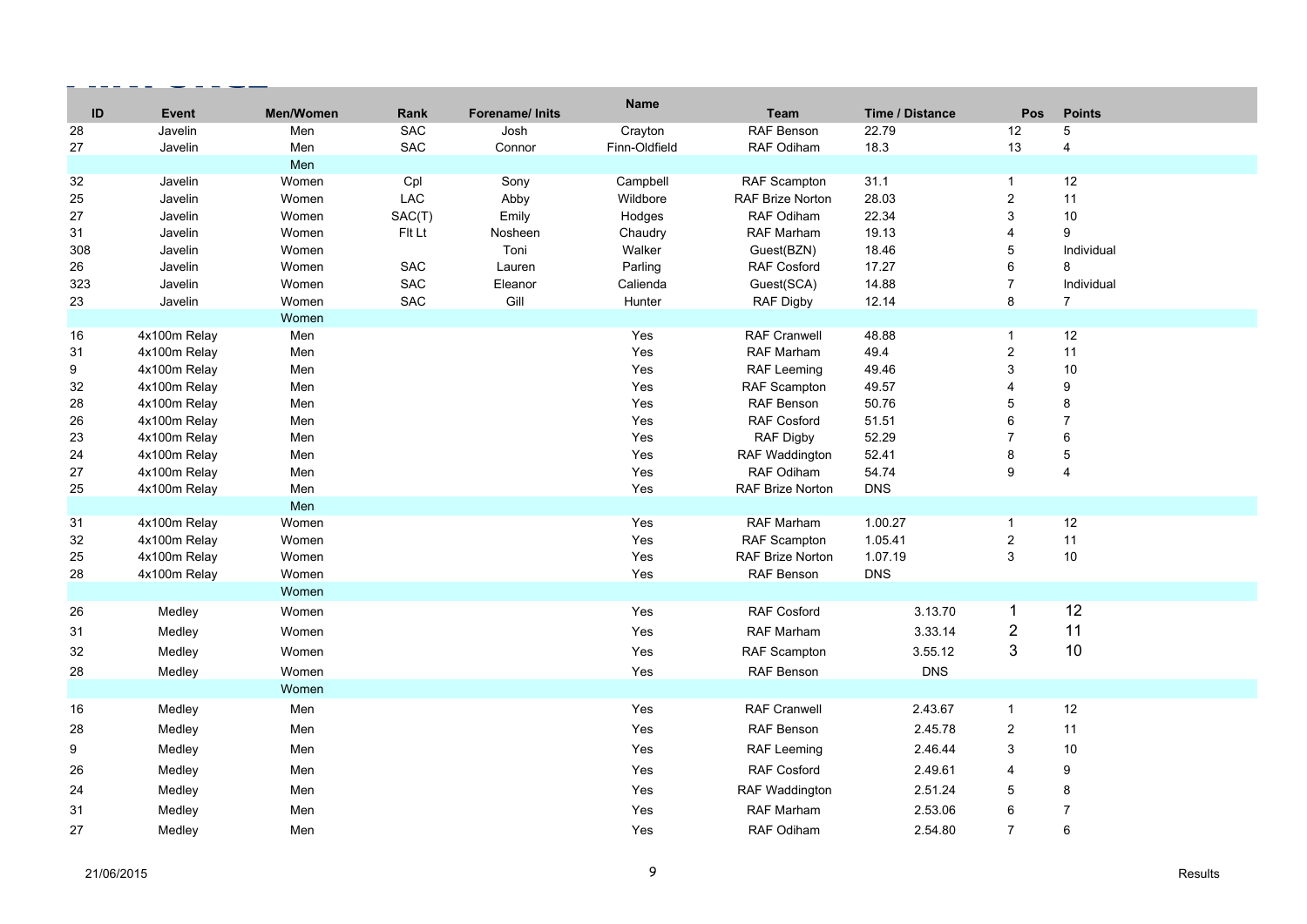| ID | Event  | Men/Women | <b>Rank</b> | <b>Forename/Inits</b> | Name | <b>Team</b>  | Time / Distance | <b>Pos</b> | <b>Points</b> |
|----|--------|-----------|-------------|-----------------------|------|--------------|-----------------|------------|---------------|
| 32 | Medley | Men       |             |                       | Yes  | RAF Scampton | 2.56.41         |            |               |
|    |        | Men       |             |                       |      |              |                 |            |               |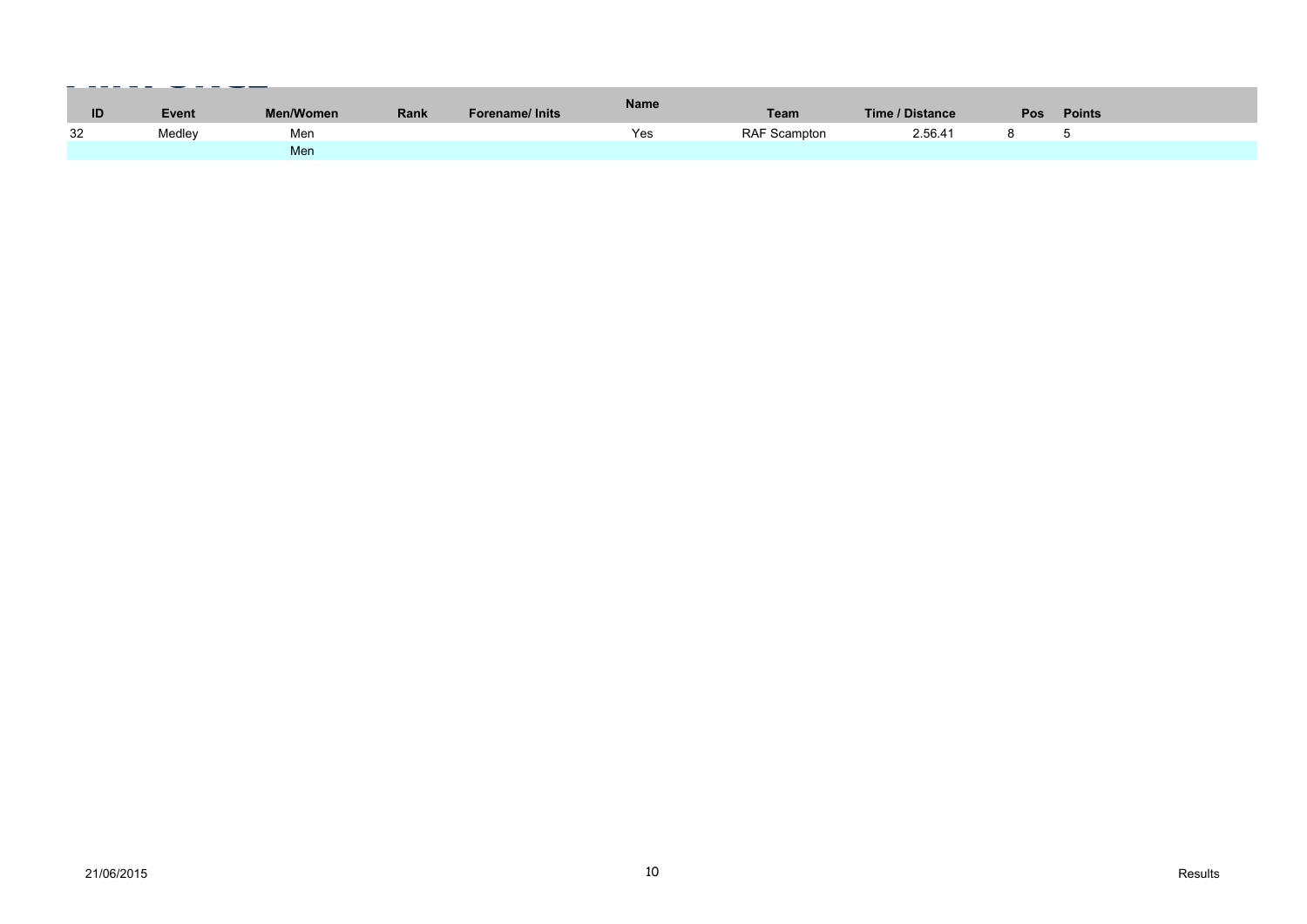

## **Royal Air Forces Athletics Inter Station & Individual Championships 2015**

| <b>Points</b> |                         |    | Point                                 |
|---------------|-------------------------|----|---------------------------------------|
| 165           | <b>RAF Marham</b>       |    | 145                                   |
| 141           | <b>RAF Scampton</b>     |    | 137                                   |
| 126           | <b>RAF Cosford</b>      |    | 128                                   |
| 123           | <b>RAF Brize Norton</b> |    | 94                                    |
| 117           | <b>RAF Digby</b>        |    | 65                                    |
| 111           | <b>RAF Benson</b>       |    | 65                                    |
| 88            | <b>RAF Odiham</b>       |    | 55                                    |
| 84            |                         |    |                                       |
| 82            | After                   | 16 | <b>Events</b>                         |
| 65            |                         |    |                                       |
| 49            |                         |    |                                       |
| 43            |                         |    |                                       |
|               |                         |    | <b>Results - Women</b><br><b>Team</b> |

**17**

## **Yes Results - Women**

| <b>Points</b> | Team                    | <b>Points</b> |
|---------------|-------------------------|---------------|
| 165           | <b>RAF Marham</b>       | 145           |
| 141           | <b>RAF Scampton</b>     | 137           |
| 126           | RAF Cosford             | 128           |
| 123           | <b>RAF Brize Norton</b> | 94            |
| 117           | <b>RAF Digby</b>        | 65            |
| 111           | <b>RAF Benson</b>       | 65            |
| 88            | <b>RAF Odiham</b>       | 55            |
| 84            |                         |               |

**After Events**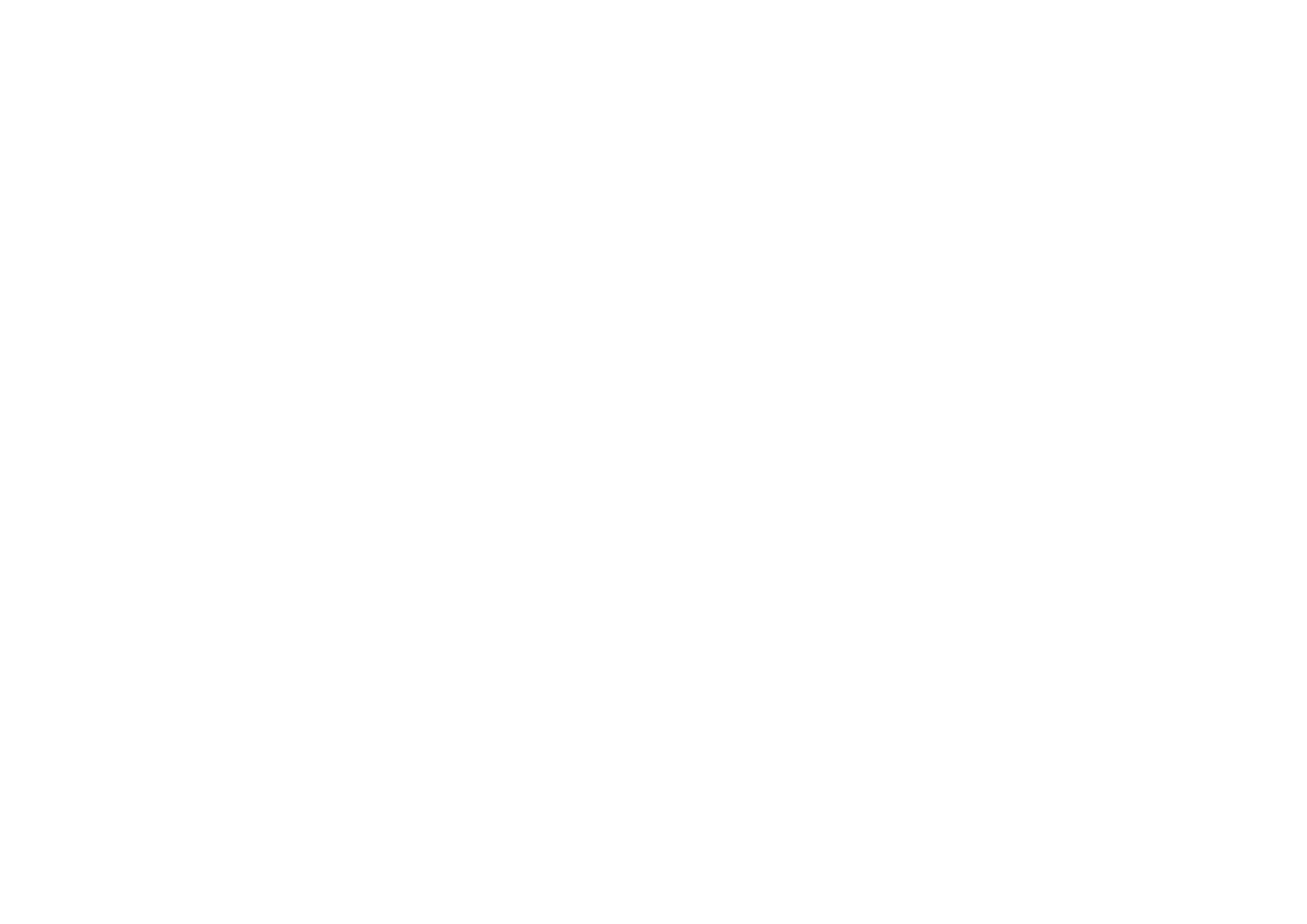| <b>Yes</b> | <b>RAF Cranwell</b>   |
|------------|-----------------------|
| Yes        | <b>RAF Cosford</b>    |
| Yes        | <b>RAF Waddington</b> |
| <b>Yes</b> | <b>RAF Odiham</b>     |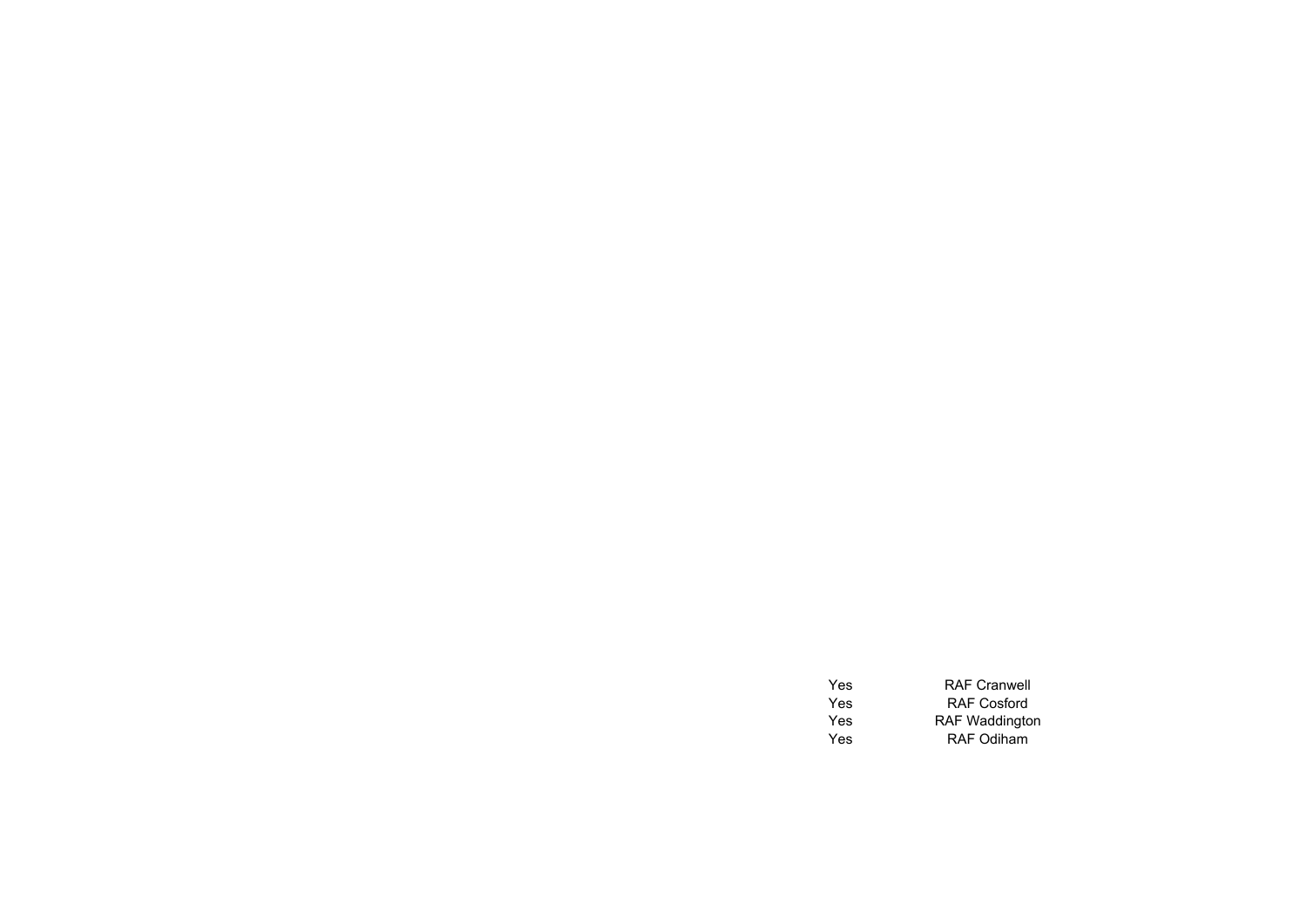| հ<br>J                   | 16             | Medley | Men | 2.43.67 |        |
|--------------------------|----------------|--------|-----|---------|--------|
| $\overline{\phantom{a}}$ | 26             | Medley | Men | 2.49.61 | 4      |
| 6                        | 24             | Medley | Men | 2.51.24 | h<br>◡ |
|                          | 07<br>$\angle$ | Medley | Men | 2.54.80 |        |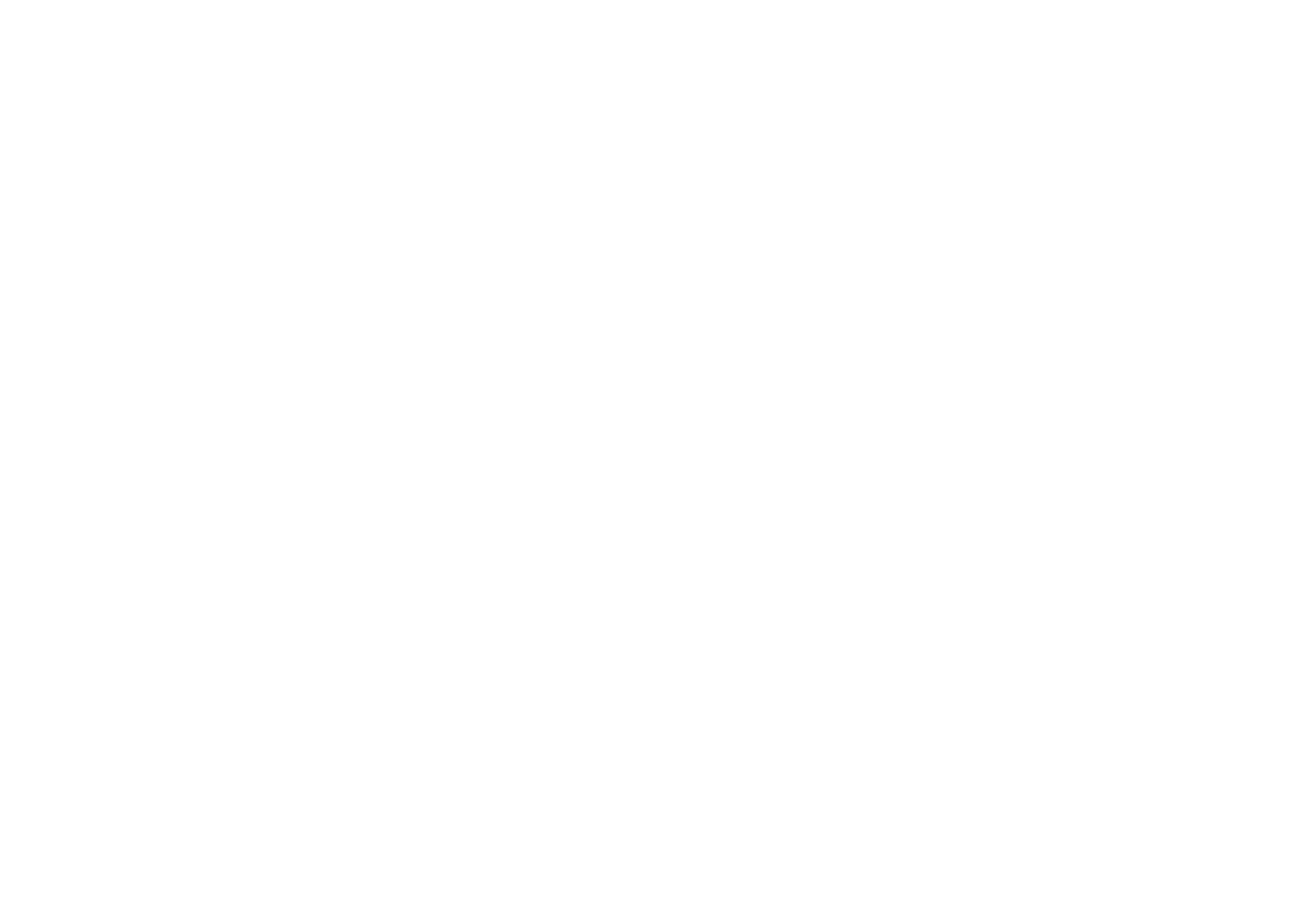$\begin{array}{c} 12 \\ 9 \\ 8 \\ 6 \end{array}$ 

 $\overline{4}$